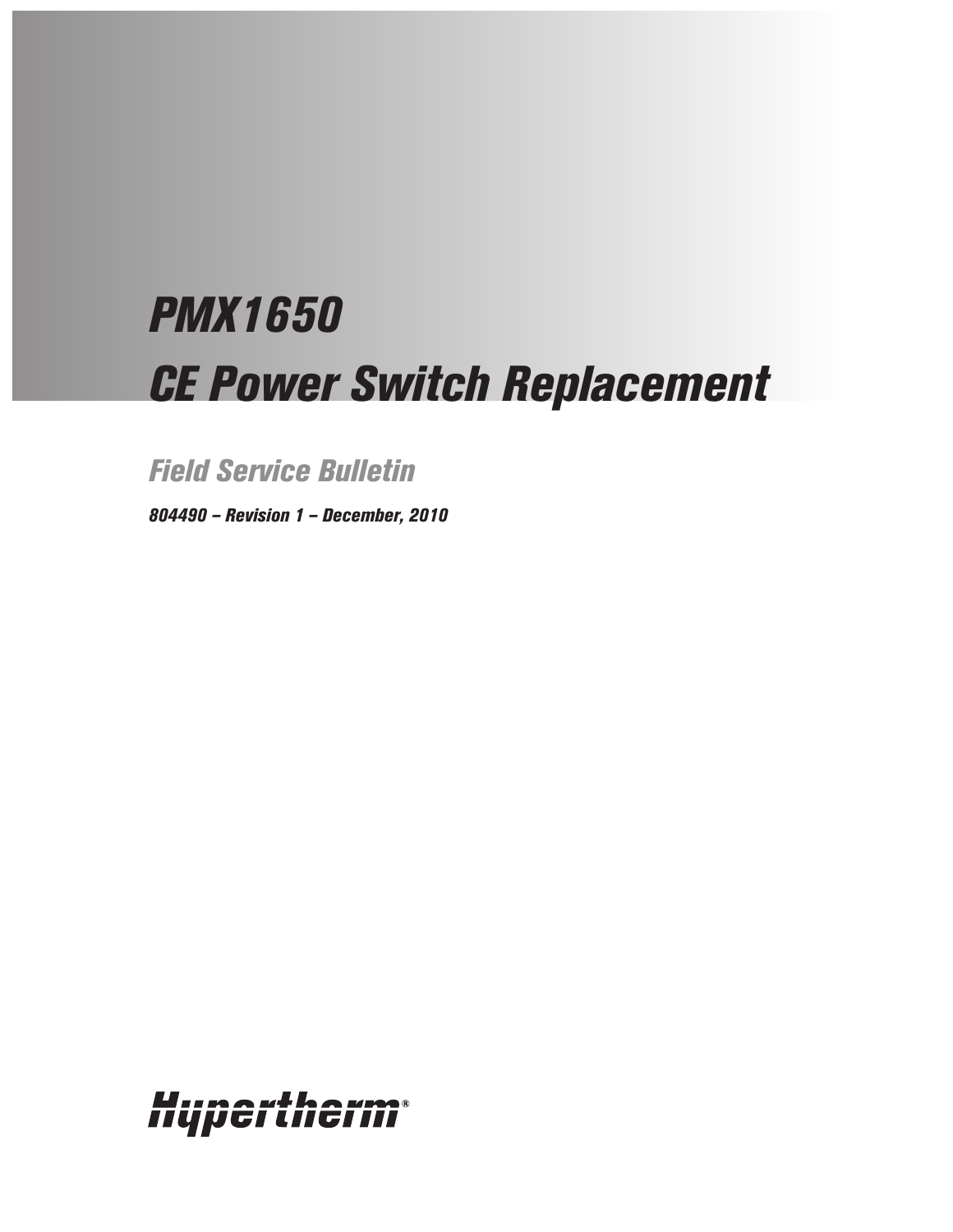

# **Introduction**

#### **Purpose**

Describes necessary steps to replace a damaged power switch on a PMX1650 power supply.

#### **Tools And Materials Needed**

Phillips head screw driver. Flat blade screwdriver. Channel lock pliers.

## **Kit 128738 Contents**

| <b>Item</b> | <b>Part Number</b> | <b>Description</b>      | Qty |
|-------------|--------------------|-------------------------|-----|
|             | 005259             | 600VAC 80A power switch |     |
| റ           | 108211             | Handle                  |     |

## **Kit 128761 Contents**

| <b>Part Number</b> | <b>Description</b>      | <b>Qty</b> |
|--------------------|-------------------------|------------|
| 005259             | 600VAC 80A power switch |            |
| 010613             | "U" Label               |            |
| 010614             | "V" Label               |            |
| 010615             | "W" Label               |            |
| 108211             | Handle                  |            |
|                    |                         |            |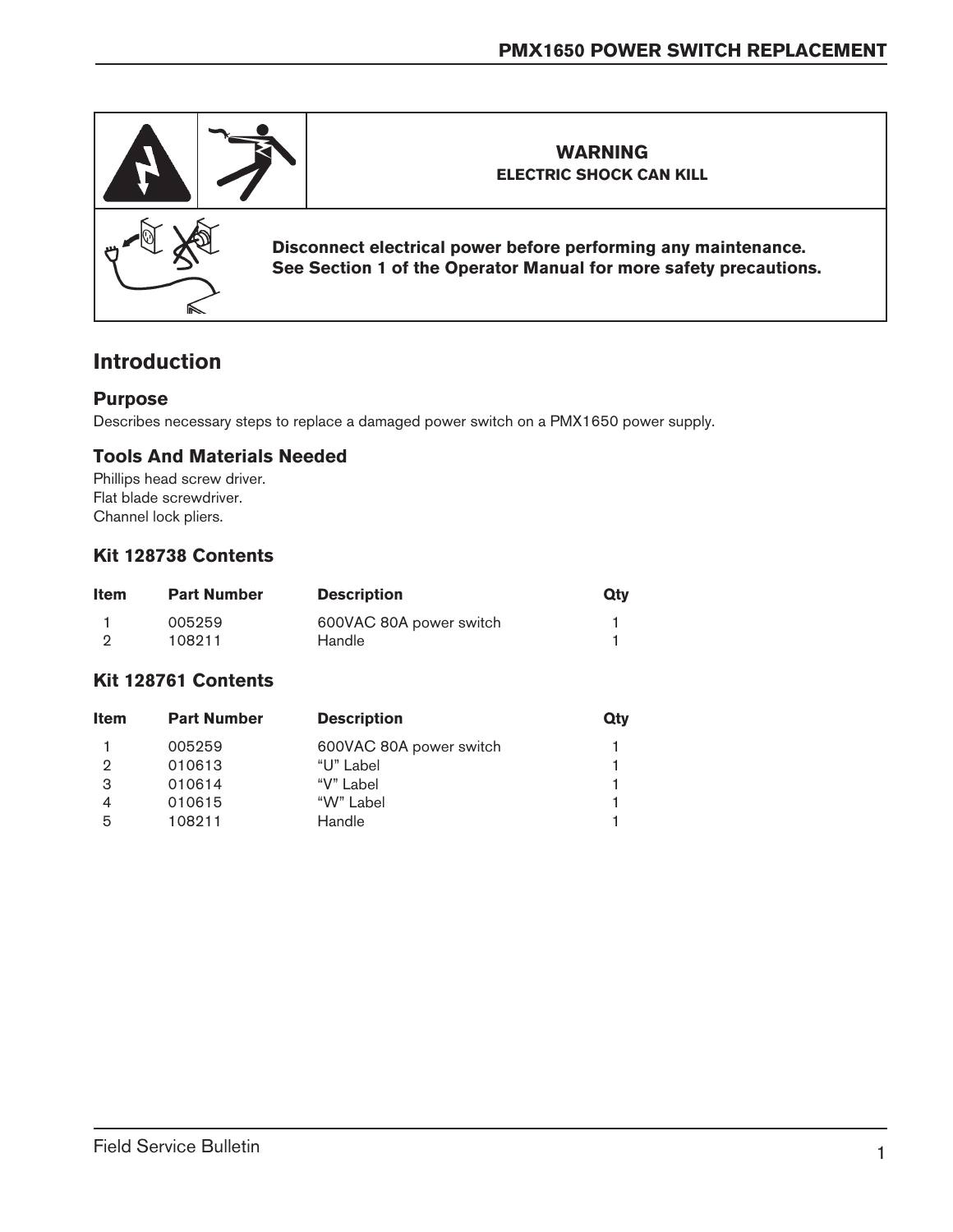# **Remove damaged power switch**

- 1. Disconnect electrical power and gas supply.
- 2. Remove the plug from the end of the power cord if applicable.
- 3. Remove filter bowl. Pull tab down, turn bowl 1/4 turn and remove.
- 4. Remove filter body from power supply using channel lock pliers.
- 5. Remove power switch handle screw and remove handle.
- 6. Remove cover screws (14) and remove cover.
- 7. Remove endcap screws (4) and remove endcap.



- 8. Remove L1(U). L2(V), L3(W) wires from power switch.
- 9. Remove power switch screws and discard damaged power switch.

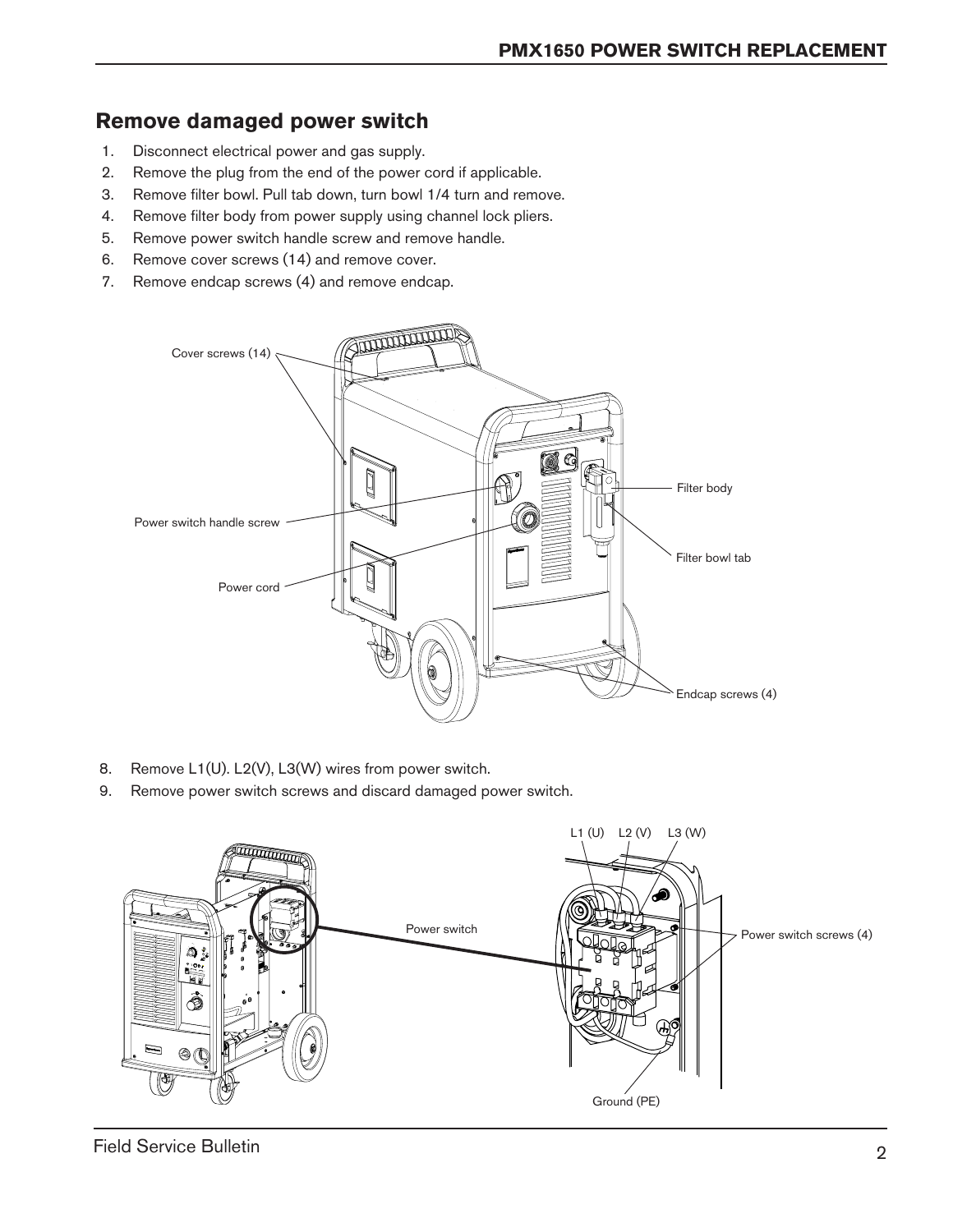## **Install new power switch**

- 1. Install the new power switch and secure with screws (4). For CE units, apply the "U" label near the "L1" marking, the "V" label near the "L2" marking, and the "W" label near the "L3" marking.
- 2. Connect power cord as shown below.



|            | Standard unit | <b>CE</b> unit   |
|------------|---------------|------------------|
| L1         | <b>Black</b>  | Black (U)        |
| $\sqrt{2}$ | White         | Blue or gray (V) |
| L3         | Red           | Brown (W)        |
| <b>PE</b>  | Green         | Green/yellow     |

- 3. Install endcap and secure with endcap screws (4).
- 4. Install cover and secure with cover screws (14).
- 5. Install power switch handle and secure with screw.
- 6. Attach filter body to power supply using channel lock pliers.
- 7. Attach filter bowl to filter body.
- 8. Attach plug to end of power cord if applicable.
- 9. Connect electrical power and gas supply.